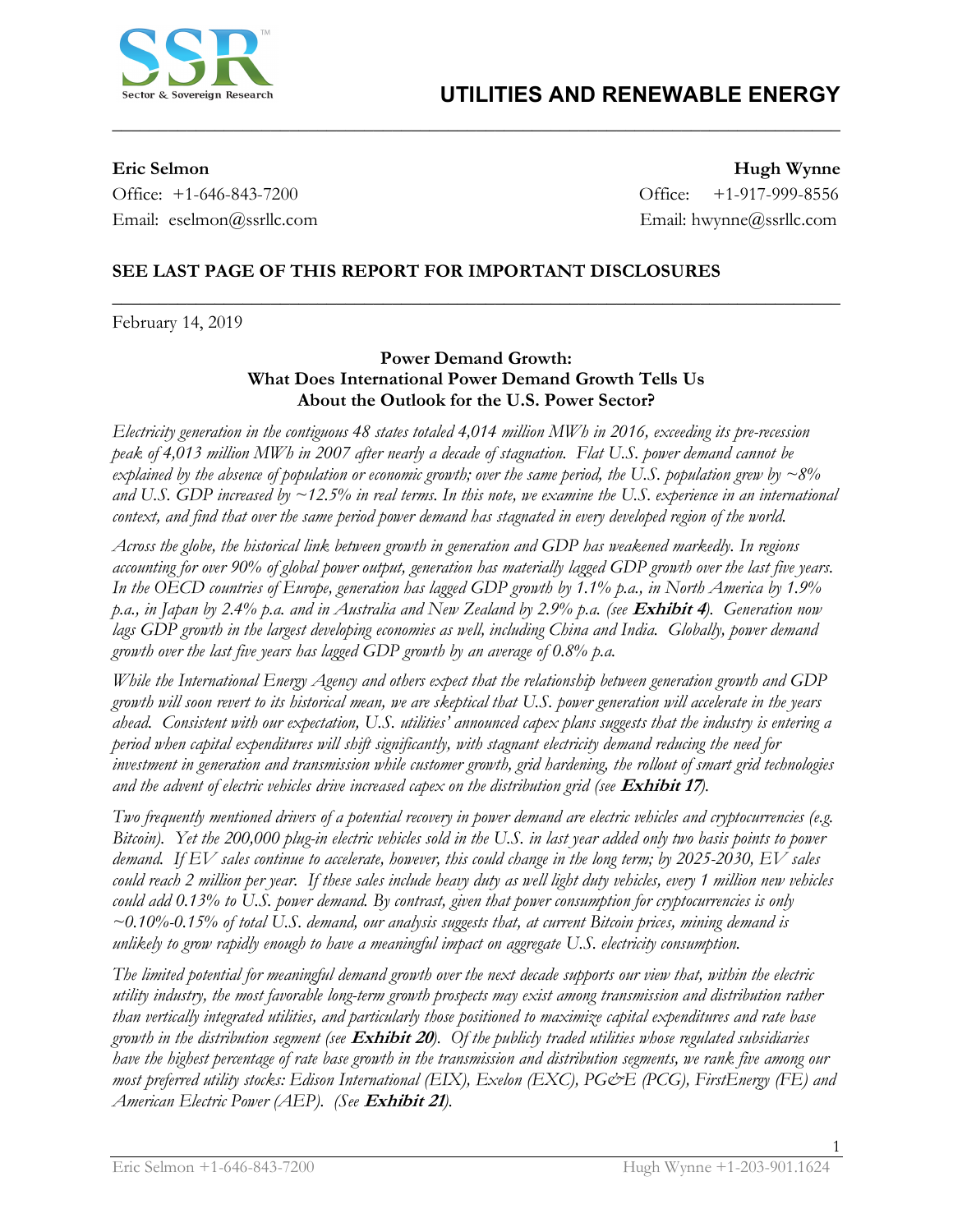

## **Portfolio Manager's Summary**

- As illustrated in **Exhibit 1** below, over the last decade, **demand for electricity has stagnated in each of the high-income regions of the globe.** 
	- Generation on the interconnected North American power grid, comprising the United States and Canada, has expanded at 0.2% p.a. over the 10 years from 2006 through 2016.
	- In the OECD countries of Europe, generation has expanded 0.4% p.a. over this period.
	- In Japan, generation has *contracted* at an 0.3% annual rate over 2006-2016.



## **Exhibit 1: CAGR in Electricity Generation in High Income Regions, 2006-2016**

Source: OECD and U.S. Information Administration

- **Only in the developing economies of the world is generation growing at significant rate**  (see **Exhibit 2**).
	- In the non-OECD countries of Asia (dominated by China and India), generation expanded 7.3% annually over 2006-2016.
	- Lower but still rapid rates of growth were realized in the Middle East  $(4.4\%$  p.a.), Africa  $(3.1\% \text{ p.a.})$  and the non-OECD countries of the Americas  $(2.6\% \text{ p.a.})$ .
- **Importantly, growth in generation is decelerating across the globe.** In both developed and developing regions, the growth in generation over the last five years (2011-2016) was slower than that over the preceding five years (2006-2011) (see **Exhibit 2**), despite the fact that the prior five were those that spanned the global financial crisis.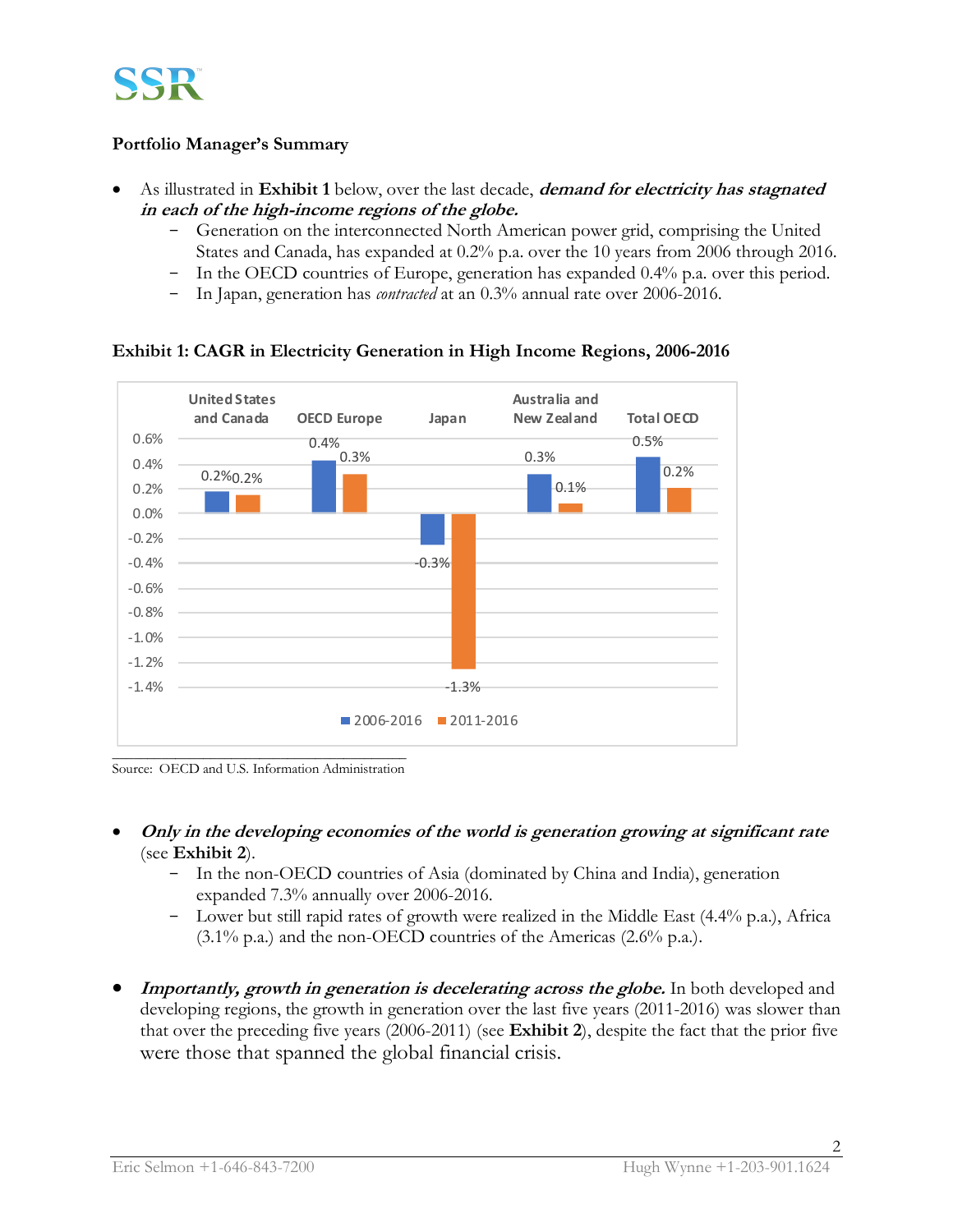

**Exhibit 2: Growth in Generation by Region, 2006-2016 and 2011-2016 CAGRs**

Source: OECD and U.S. Information Administration

• **Generation growth is increasingly lagging the growth of population and GDP.** The contrast is particularly stark in the United States, where power generation remained unchanged over the ten years from 2006 through 2016, while the U.S. population grew by  $\sim8\%$  and U.S. GDP increased by ~12.5% in real terms (see **Exhibit 3**).

**Exhibit 3: US GDP (Constant 2009 Dollars) vs. US Power Generation (Millions of MWh) (Indexed so that 1990 = 100)**



\_\_\_\_\_\_\_\_\_\_\_\_\_\_\_\_\_\_\_\_\_\_\_\_\_\_ Source: Bureau of Economic Analysis, U.S. Energy Information Administration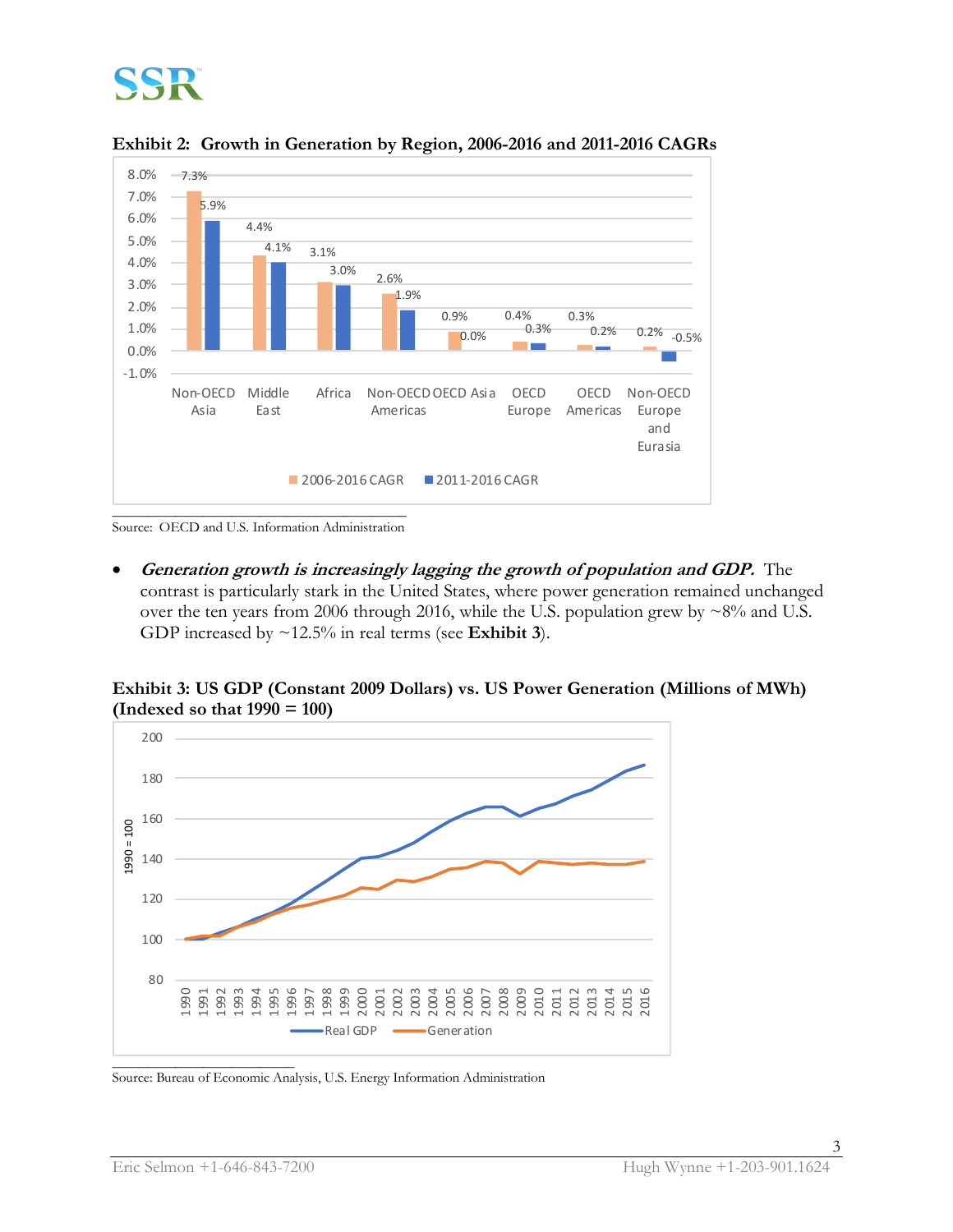

- **The phenomenon of generation lagging economic output is found across all the high income regions of the world** (see **Exhibit 4**).
	- Across the OECD member countries as a group, the growth in electricity generation has lagged the growth of real GDP by 1.5% p.a. over the last five years (2011-2016).
	- The disparity between growth in generation and growth in GDP was lowest in OECD countries of Europe (1.1 pa.) and highest in Australia and New Zealand (2.6% p.a.) and Japan (2.4% p.a.).
	- Generation on the North American power grid linking Canada and the United States lagged GDP growth in these countries by 1.9% over the last five years.

## **Exhibit 4: Average Annual Decline in Electricity Use per Unit of GDP (1), 2011-2016, High Income Regions**



Source: OECD, U.S. Energy Information Administration

• **Electricity generation is also lagging economic output in many developing economies.** In Africa, electricity generation lagged GDP growth by 0.3% p.a. over 2011- 2016; in the non-OECD countries of Asia, dominated by China and India, generation lagged GDP by 0.5% p.a. over the last five years; and in the non-OECD countries of Europe and Eurasia, including Russia, the gap was 1.1% p.a. (see **Exhibit 5**).

## **Exhibit 5: Average Annual Decline in Electricity Use per Dollar of GDP (1) 2011-2016, All Regions**



1. Constant 2010 US\$; GDP calculated at purchasing power parity Source: OECD, U.S. Energy Information Administration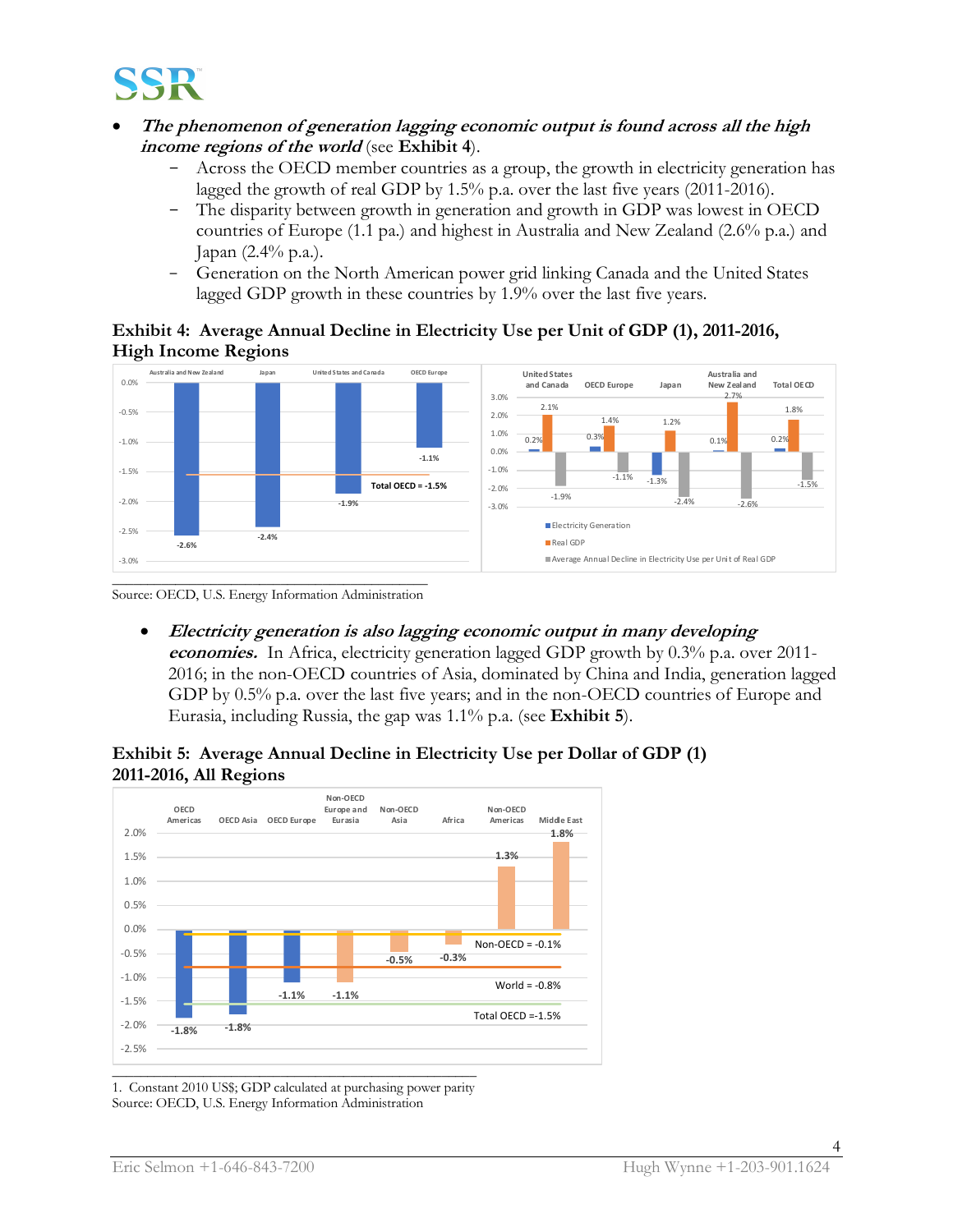

- To summarize these facts in a global context, over 2011-2016:
	- The OECD member countries of the world, which account for 44% of global power output, saw generation grow by  $0.2\%$  p.a., sustaining aggregate GDP growth of  $1.8\%$ p.a.;
	- The non-OECD countries of Europe and Eurasia, which account for 7% of global power output, saw generation *fall* by 0.5% p.a. while GDP grew by 0.4% p.a.;
	- In the non-OECD countries of Asia, which include China and India and account for 37% of global power output, generation rose by 5.9% p.a., lagging aggregate GDP growth of  $6.4\%$  p.a.;
	- Only in the Middle East and the non-OECD countries of the Americas, which together account for 9% of total power output, did generation growth exceed growth in GDP.





Source: OECD, U.S. Energy Information Administration

- **In regions accounting for over 90% of global power demand, in other words, growth in generation has materially lagged growth in GDP over the last five years.**
- **Interestingly, however, various governmental and inter-governmental agencies expect this trend to reverse, with generation growth forecast to revert, in the high income regions of the world, to a ratio of GDP similar to that seen in prior decades.**
	- In its base case forecast, for example, the International Energy Agency assumes that the ratio of growth in generation to growth in GDP reverts to a range of 0.2x to 0.4x in the high income regions of the world, resulting in long term rates of growth (2016-2025) in generation of 0.7% p.a. in the U.S. and Canada, up sharply from 0.2% p.a. over the last five years; 0.5% p.a. in the OECD countries of Europe, up from 0.3% p.a. over the last five years; and approximately  $0\%$  in Japan, up from a negative 1.3% p.a. over the last five years (see **Exhibit 7**).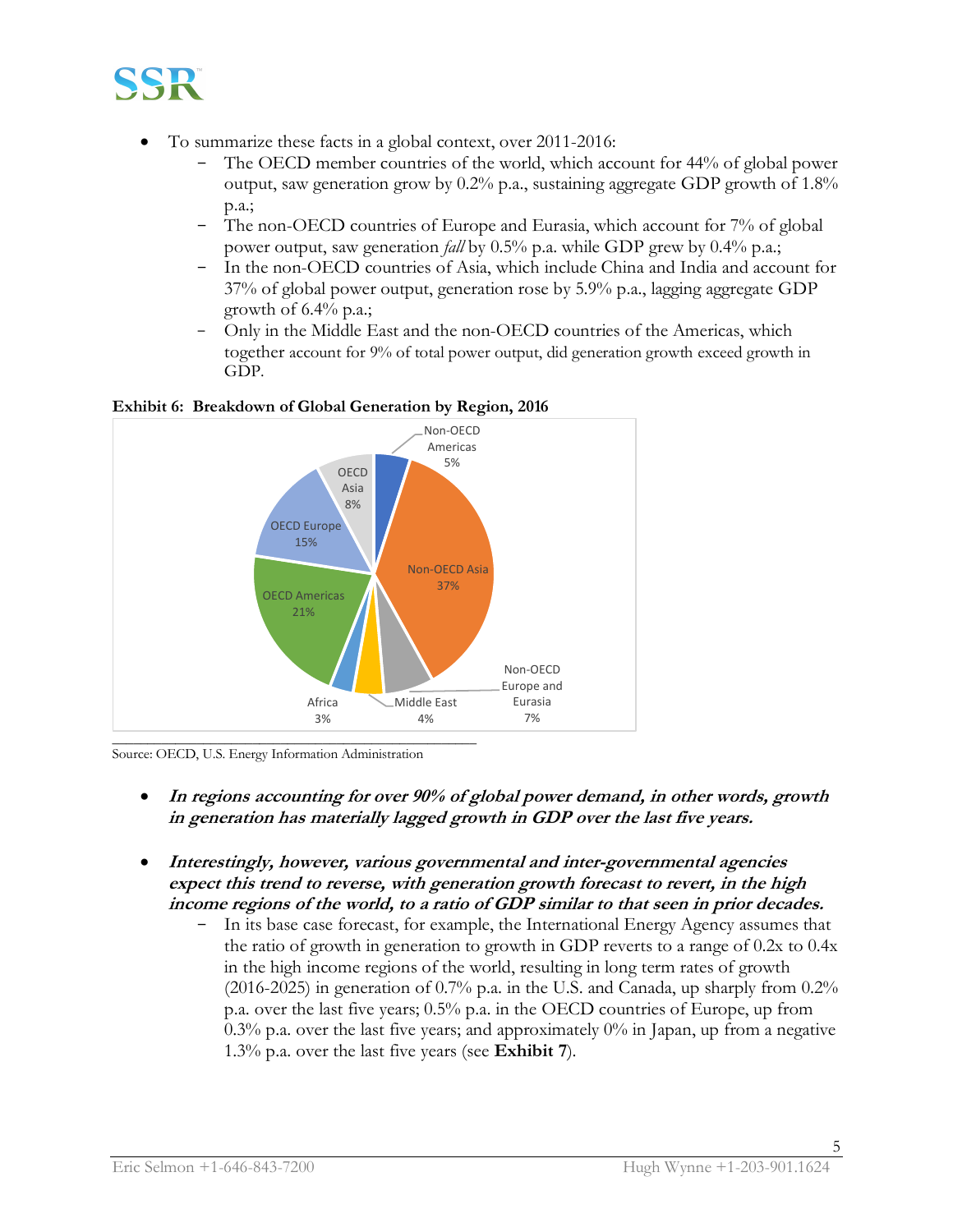

- Similarly, the U.S. Energy Information Administration foresees generation growth in the long term (2016-2025) recovering to 0.7% p.a. in North America, 0.8% p.a. in the OECD countries of Europe and 0.6% p.a. in Japan.





Source: U.S. Energy Information Administration, International Energy Agency

• **By contrast, both agencies foresee the rate of growth in generation decelerating in the developing countries of the world (see Exhibit 8).** This reflects (i) the historical pattern of power demand growth diminishing as economies transition from more energyintensive primary industry and manufacturing to less energy intensive service industries, and (ii) the widespread adoption of electrical appliances and air conditioning as rising proportion of households enters the middle class – a transition which occurs only once.

**Exhibit 8: Generation in Developing Countries: 2011-2016 CAGR vs. IEA & EIA Forecasts 2016-2020 2016-2025**



Source: U.S. Energy Information Administration, International Energy Agency

• **Despite these forecasts, we remain skeptical of a recovery in power demand growth in the United States. Our view reflects (i) the stagnation of U.S. electricity generation since 2009, despite slow but steady economic recovery, (ii) the apparent decoupling of generation growth from GDP growth in the U.S., which, if persistent, will curtail the potential for any future acceleration in economic growth to drive an increase in power output, and (iii) the scope for further reductions in electricity use per unit of GDP.**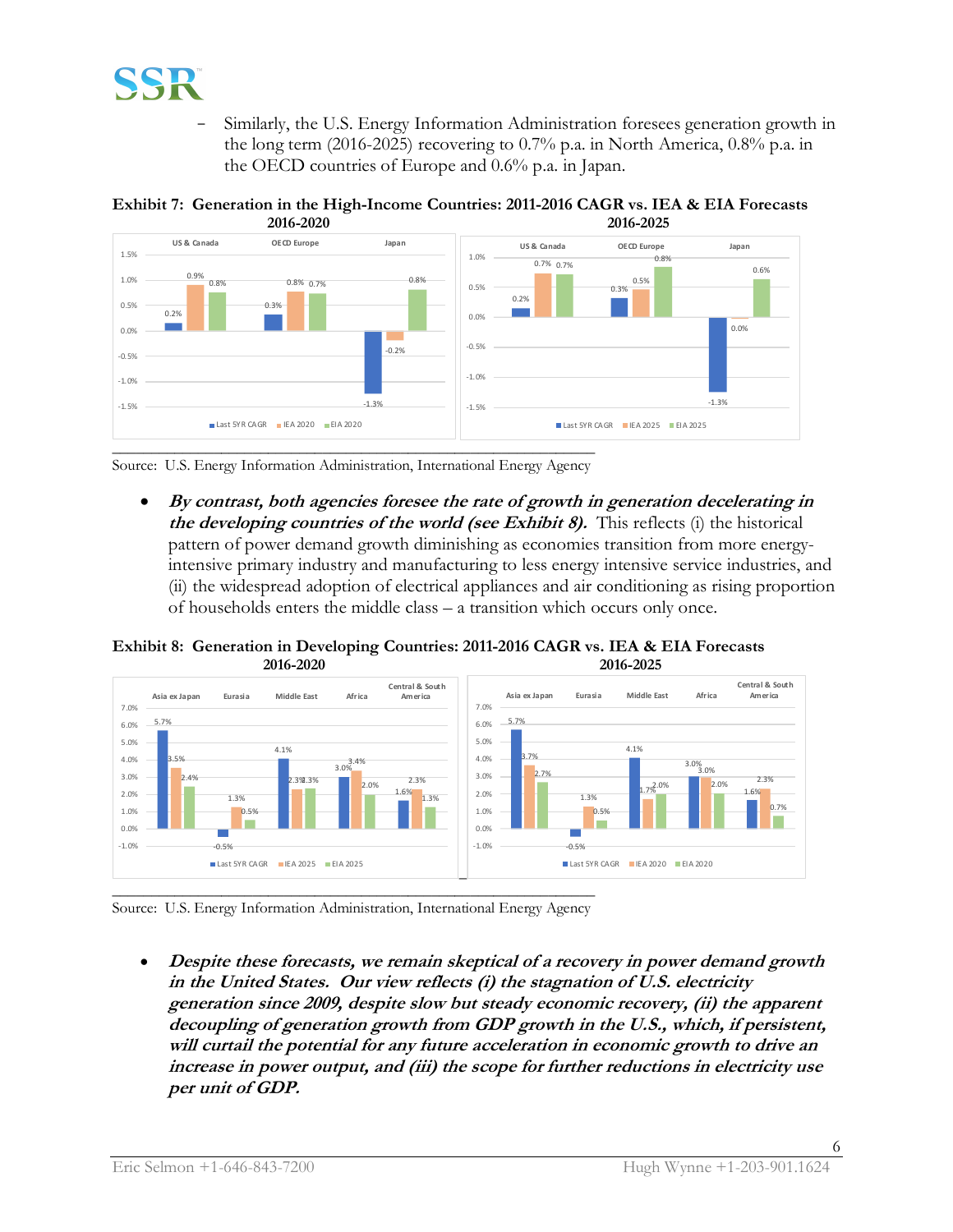

- **Exhibit 9** presents the growth in U.S. generation on a rolling five-year basis to smooth the impact of weather. As can be seen there, the five-year rate of growth in U.S. power output has hovered near zero since 2009.
- **Exhibit 10** compares the ratio of generation growth to GDP growth in the United States. Calculated on a rolling ten-year basis, this ratio has been in decline for 20 years. The ten-year growth rates realized through 2015 and 2016 suggest that for every 1.0% increase in GDP, generation has grown by only 0.15% to 0.20% -- significantly limiting the potential for future economic growth to drive higher power output.
- **Exhibit 11** compares the ratio of electricity generation per unit of GDP across the highincome regions. As can be seen there, the ratio of generation to GDP is 20% higher in North America than the OECD average. While this may reflect the extremes in temperature typical of many areas in North America, the region's relatively high use of electricity makes it difficult to argue that the potential for further efficiency gains has been exhausted. Moreover, as illustrated in **Exhibit 4** above, the decreases in the ratio of electricity generation to GDP realized in North America have lagged those realized in other high-income regions. On the North American power grid, generation has lagged growth in the combined GDP of the U.S. and Canada by 1.9% p.a. over 2011-2016; over the same period, materially higher efficiency gains were realized in Japan (2.4% p.a.) and Australia (2.6% p.a.).

**Exhibit 9: Five-Year CAGR in US Power Generation (Lower 48 States), 1995-2016**



Source: U.S. Energy Information Administration



**Exhibit 10: Ratio of 10 Year CAGR in Generation to 10 Year CAGR in GDP**

Source: OECD, U.S. Energy Information Administration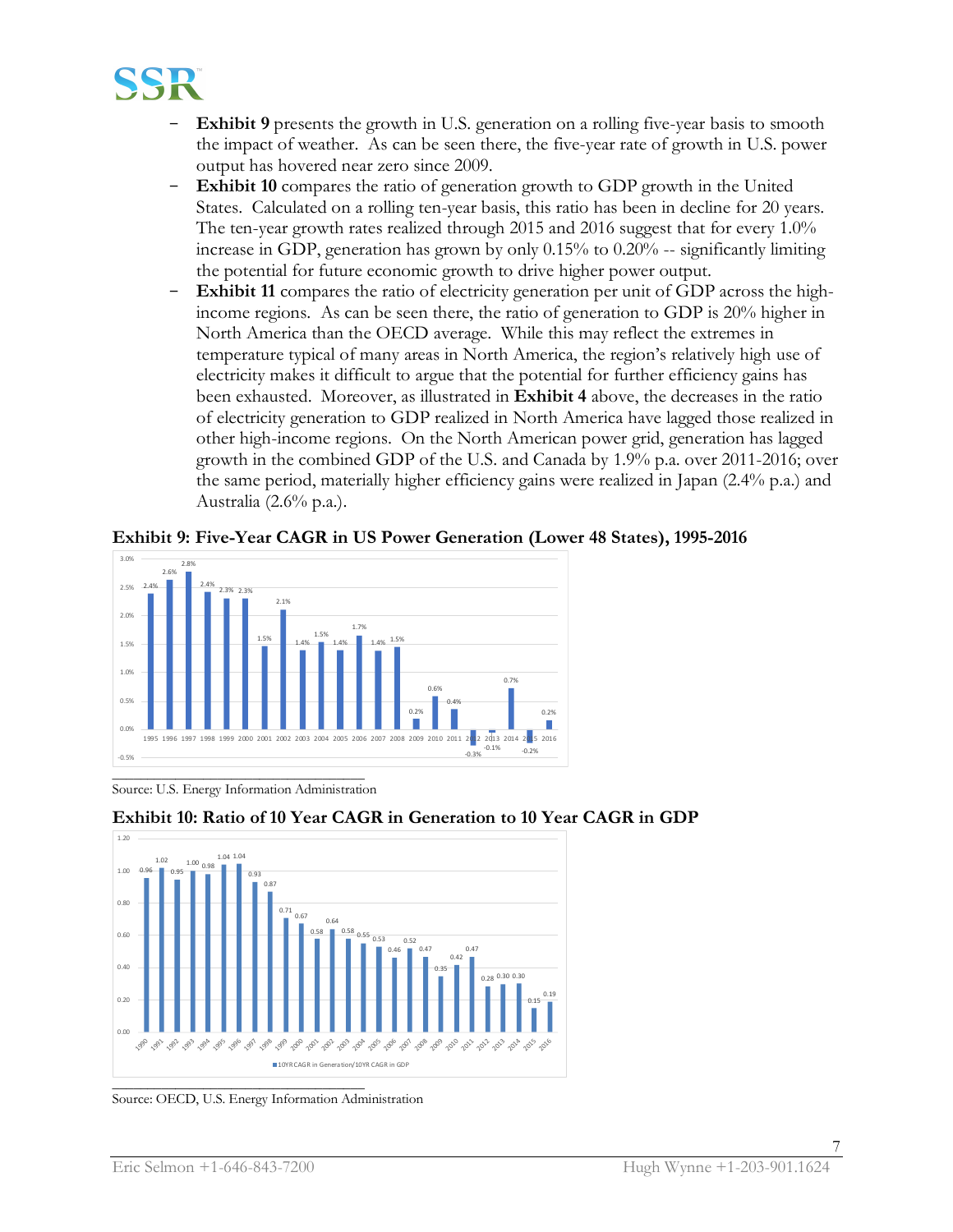





1. Constant 2010 US\$; GDP calculated at purchasing power parity Source: OECD, U.S. Energy Information Administration

- The de-linking of GDP growth from generation growth since 2009, if persistent, has important implications for the future trajectory of U.S. power output. **Exhibit 12** presents historical and forecast rates of growth for GDP in the high-income regions of the world. As can be seen there, the OECD forecasts a material quickening of U.S. GDP growth, from 2.1% p.a. over 2011-2016 to 2.3% p.a. over the next five years (2017-2022). The impact on generation, however, could be minimal.
	- Over the last ten years, every 1% increase in U.S. GDP has been reflected in  $\sim 0.2\%$ growth in generation (see **Exhibit 10**). If this ratio persists, a 20 basis point pick-up in GDP growth would imply only a 4 basis point increase in annual generation growth.



**Exhibit 12: Historical and Forecast Growth in GDP Growth, 2011-2016 vs. 2017-2022**

Source: OECD, U.S. Energy Information Administration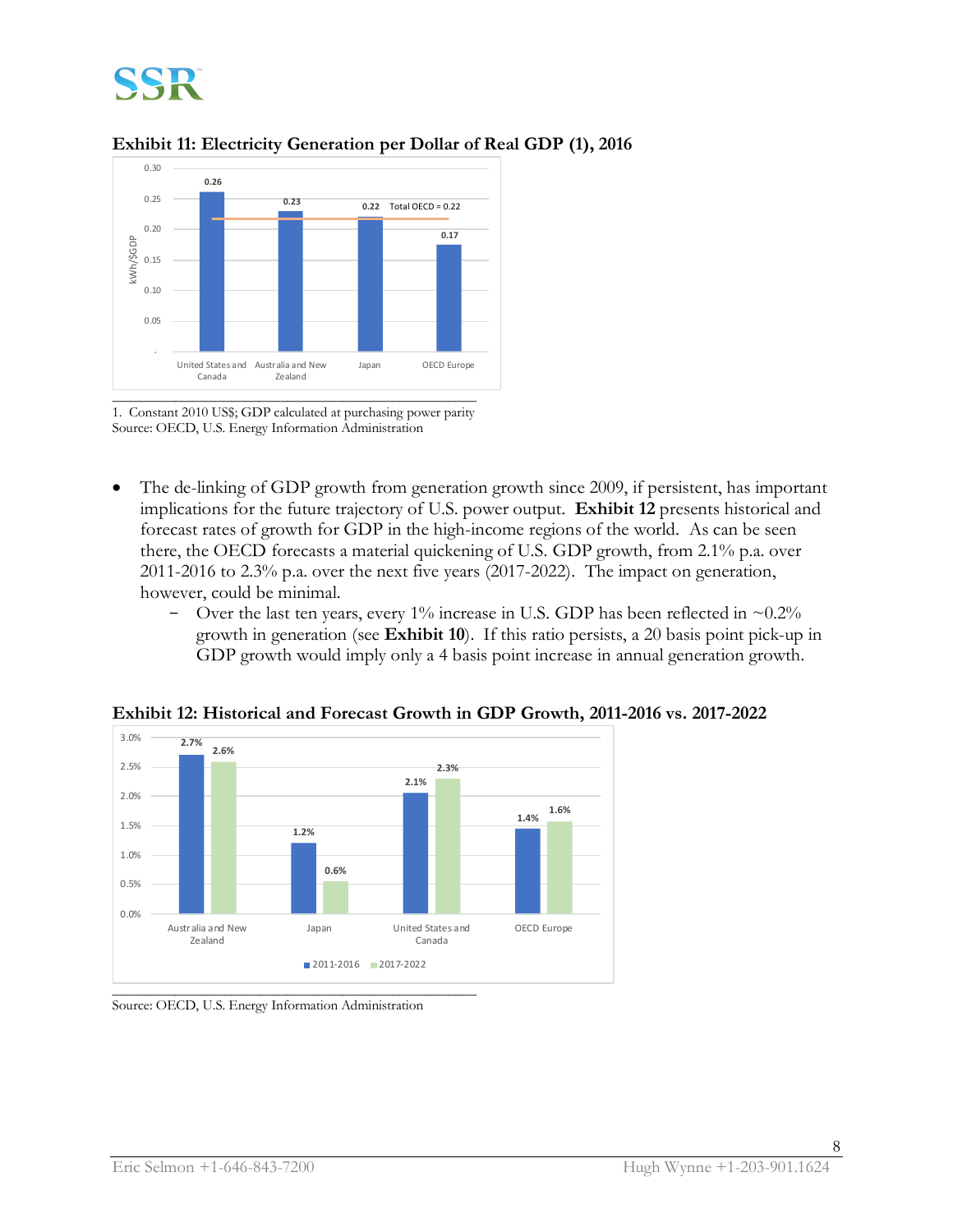

- **While we expect slow growth in U.S. power output to continue, the rate of growth in generation varies widely across the different regions of the United States.** 
	- **Exhibit 13** presents the historical growth rates in GDP across the major geographic regions of the United States. As can be seen there, GDP growth has been materially more rapid in the states of the West, Southwest and Southeast than in the rest of the country.
	- As can be seen in **Exhibit 14**, this disparity in regional GDP growth is reflected in a broadly similar disparity in the rate of growth in generation across the various the NERC regions. Power demand growth is materially higher in the southwestern power markets of ERCOT and SPP, and in the southeastern power markets of SERC and FRCC, than in the rest of the country.
	- The exception to the rule is the WECC, which has experienced no growth in generation over the last three years despite its rapid growth in regional GDP. This may reflect variations in weather associated with the end of the region's severe drought.

## **Region, over the Last 3, 5 and 10 Years Regions, 2013-2016 CAGR**



# **Exhibit 13: GDP CAGRs by Geographical Exhibit 14: Growth in Generation by NERC**



Source: Bureau of Economic Analysis and U.S. Energy Information Administration



Source: North American Electric Reliability Corporation

## **Exhibit 15: NERC Regions Exhibit 16: Breakdown of U.S. Generation by NERC Region**

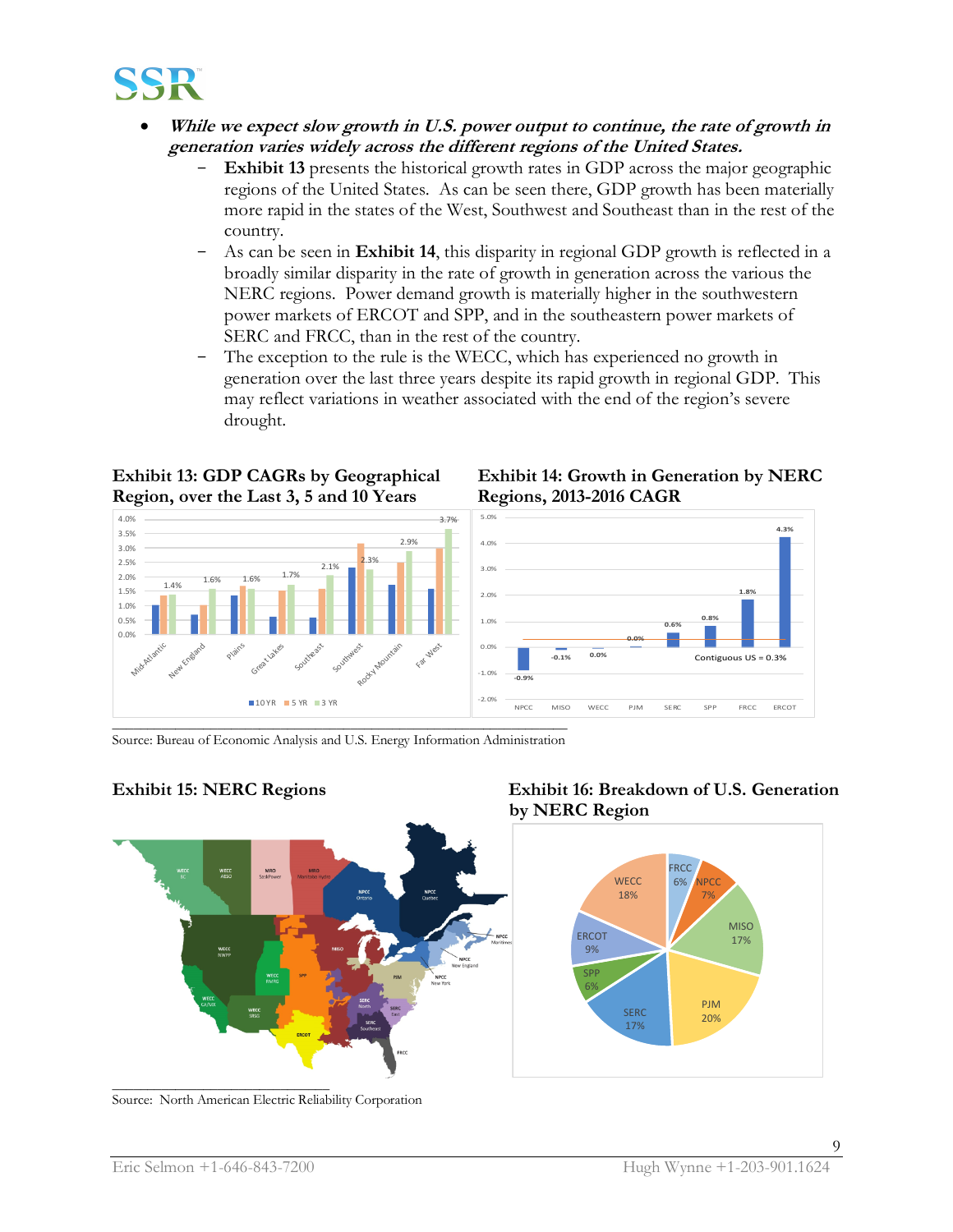

## **Potential Drivers of Accelerated Demand Growth: EVs and Bitcoin**

- While it is hard to identify any single historical use of power that could accelerate meaningfully in the near term, two new uses are frequently identified as potential sources of significant power demand growth: electric vehicles and cryptocurrencies.
- **Electric vehicles (EVs) have been surging in popularity as range and performance increase and costs decline, but we do not see a significant impact electricity demand growth until the middle of the next decade.**
	- We have estimated in previous research<sup>1</sup> that if all vehicles in the U.S. were to be converted to EVs it would increase total U.S. power consumption by  $\sim$ 34%. With  $\sim$ 260 million vehicles, this implies a 0.13% increase in power demand for every 1 million increase in EVs on the road.
	- At the current pace of sales, we calculate that new EVs are adding  $\sim 0.2\%$  p.a. to U.S. electricity demand.
	- If EV sales continue to accelerate, however, and if these sales come to include heavy duty as well light duty vehicles, the contribution of EVs to demand growth could increase materially. By 2025-2030, EV sales could reach 2 million per year. If these sales include heavy duty as well light duty vehicles, every 1 million new vehicles could add 0.13% to U.S. power demand.
	- Looking beyond 2030, EVs could add  $\sim$ 1% p.a. to power demand once EVs achieve 50% of new car sales, and as much as 2% when all new cars are EVs. (We note, however, that as EV sales increase, their impact on power demand may diminish as by that time many of the EVs sold would be replacing existing EVs.)
	- We have also analyzed EVs in Europe, and estimate the impact on power demand per 1 million electric vehicles to be broadly similar, although the growth of EVs may have a slightly faster timeline than the U.S.
- Cryptocurrencies are a much more recent phenomenon that have been capturing headlines for the energy intensity of currency "mining," which is really a form of transaction processing. **Based on an analysis of energy consumption for Bitcoin mining, we believe that the potential impact is limited and, without another surge in the value of Bitcoin, the growth rate of energy consumption should begin to level off.**
	- Bitcoin currently represents a large majority of cryptocurrency energy consumption, as its mining process is the most energy intensive and it is the most popular cryptocurrency.
	- We estimate that global power demand for Bitcoin mining is currently 3-6 GW, or 25-50 TWh on an annual run rate and that this is >70% of cryptocurrency mining power consumption.
		- This is up  $\approx 30\%$  from mid-December, but that is a much slower growth rate than the previous three months and the growth has slowed even more since late-January.
		- We believe this is the result of a decline in mining profitability to historic averages due to the drop in the price of Bitcoin by over 50% from its peak and the drop in transaction fees by almost 90% from their peak in December.

 $\overline{a}$ 

<sup>1</sup> See our note from April 18, 2017, *How Big is the Market for Batteries on the Grid?*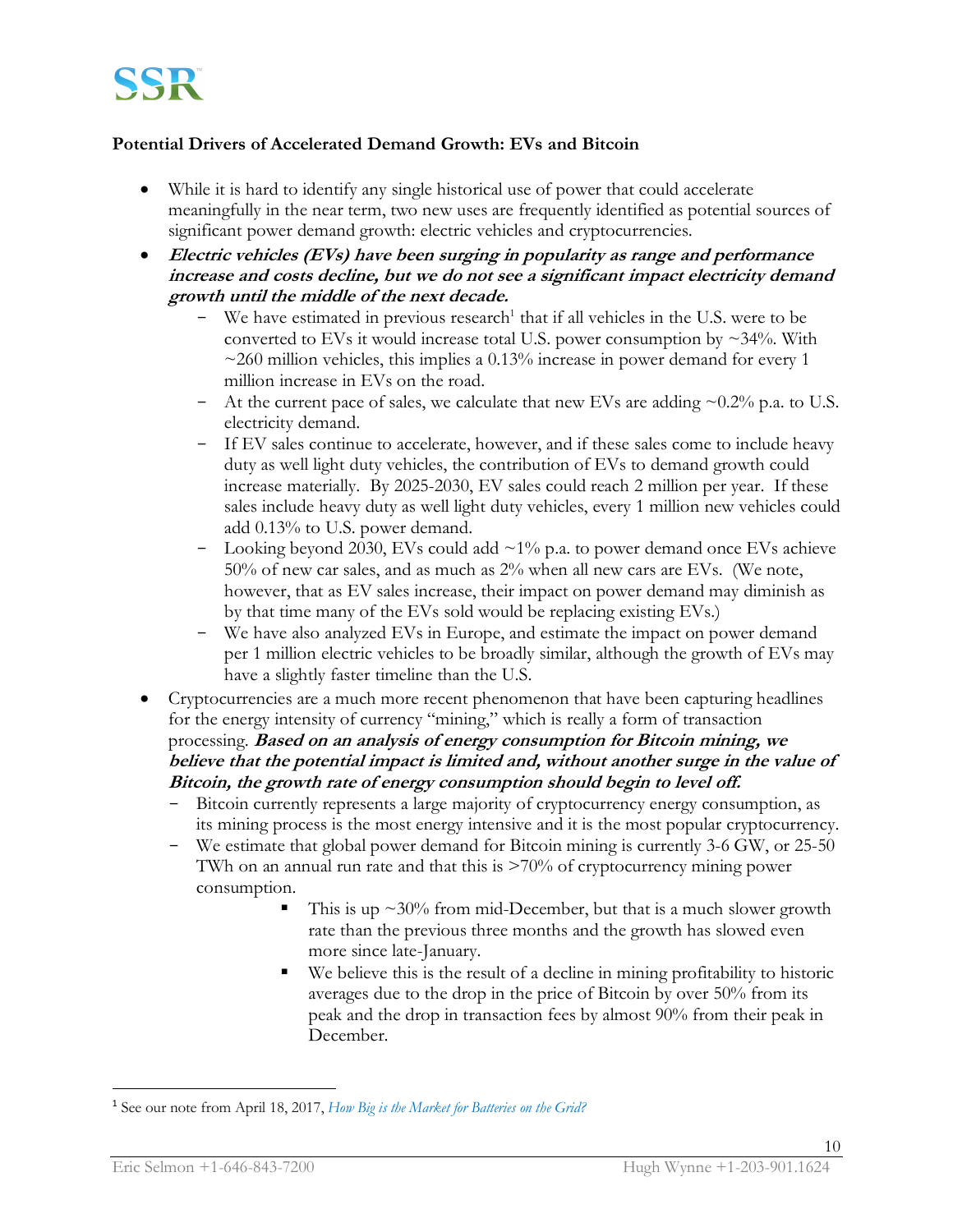

- Using the annualized consumption based on current Bitcoin mining power demand and increasing it by 40% to account for all other cryptocurrencies, cryptocurrencies are currently consuming  $\sim$ 35-70 TWh of electricity, or  $\sim$ 0.15-0.3% of global power consumption.
	- A doubling of demand in 2018 would increase global consumption by 0.15-0.3%, meaningful, but probably not a sustainable rate of growth in future years without another surge in Bitcoin pricing and transaction fees.
- For the U.S., the impact is a bit smaller, as ~12% of Bitcoin mining is believed to take place in the U.S.<sup>2</sup> Based on this estimate, cryptocurrency mining in the U.S. is currently using  $\sim$  350-700MW, or  $\sim$  3-6 TWh annually,  $\sim$  0.075-0.15% of U.S. power demand.
	- A doubling of demand would be meaningful in the context of  $0.2\%$ demand growth over the past 5 years, but, as noted above, this growth rate is unlikely sustainable.
- For Canada, cryptocurrency is potentially more meaningful, as it is estimated to account for  $\sim$ 8% of globally mining, resulting in  $\sim$ 0.4-0.8% of Canada's power demand at the current level of cryptocurrency mining power consumption.

## **Investment Conclusion**

- In previous research,<sup>3</sup> we have aggregated the announced capital expenditure plans of the investor owned electric utilities in the United States to estimate the likely composition of U.S. utility capex going forward. **Consistent with our expectation of continued stagnation in generation, this analysis suggests that the industry is entering a period when capital expenditures by segment will shift significantly, favoring distribution over generation and transmission.** 
	- We estimate that distribution capex is poised to grow at a 3.3% average annual rate from 2016 through 2025, while transmission capex will expand at only 0.9% annually and generation capex will decline by 0.1% p.a. (see **Exhibit 17**).
	- As a share of total utility capex, therefore, we expect distribution capex to rise from 34% of the total over the last five years (2012-2016) to 46% of the total over the next five (2017-2021). While transmission's share of capex is expected to be relatively stable at 28%, investment in generation will decline markedly, from 38% to 26% of the total (see **Exhibit 18**).
- **The shift in industry capex from generation to distribution will be reflected in more rapid future growth in distribution rate base, while growth in generation and transmission plant in service should slow (see Exhibit 19).** 
	- Growth in distribution rate base, which averaged 4.1% p.a. over the last five years (2011-2016), is expected to accelerate to 9.1% p.a. over 2016-2021. By contrast, we expect growth in generation rate base to fall from 5.7% p.a. to 4.5% p.a. Growth in transmission rate base is expected to decelerate from 12.0% p.a. over the last five years

 $\overline{a}$ 

<sup>&</sup>lt;sup>2</sup> Global Cryptocurrency Benchmarking Study, Dr. Garrick Hileman and Michel Rauches, Cambridge Center for Alternative Finance, University of Cambridge, 2017

<sup>3</sup> See our note of October 2, 2017, *If This Is the Golden Age of Electric Utilities, What's Next? Or, How Fast Can Rate Base Grow in the Long Term and on What Will Utilities Spend?*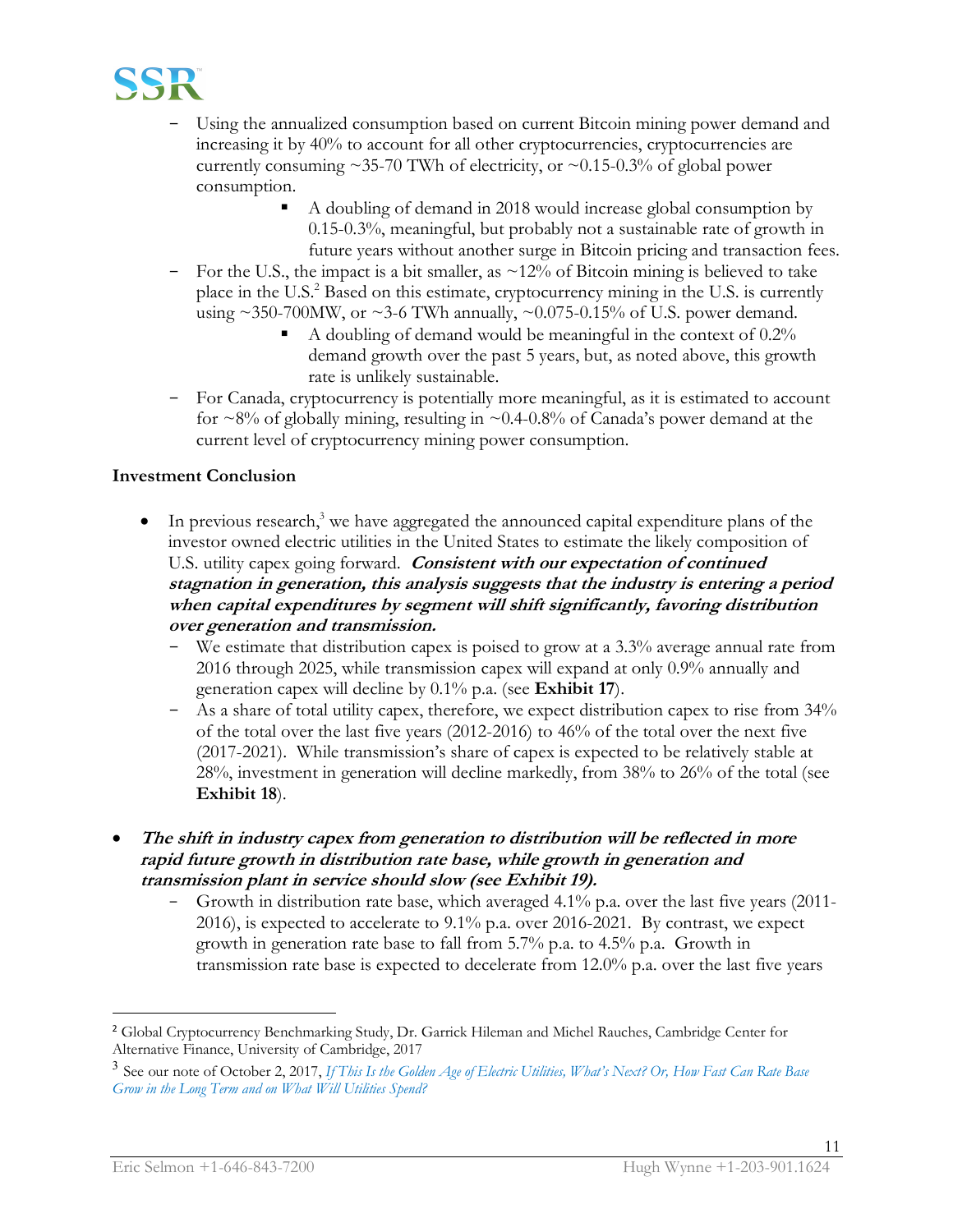

to 10.0% p.a. over 2016-2021. The estimated trajectories of net utility plant in service by segment are illustrated in **Exhibit 17**.





Source: SNL, FERC Form 1, SSR analysis and estimates





 $\_$  . The contribution of the contribution of the contribution of the contribution of the contribution of the contribution of  $\mathcal{L}_\text{max}$ 1. For 2012-2016, our estimates of capex by segment are based upon the annual additions of gross utility plant in the generation, transmission and distribution segments, aggregated across all U.S. investor owned, regulated utility operating companies. For 2017-2021, our capex estimates reflect the disclosed capital expenditure plans by segment of the publicly traded, U.S. investor-owned regulated utilities. Source: SNL, FERC Form 1, SSR analysis and estimates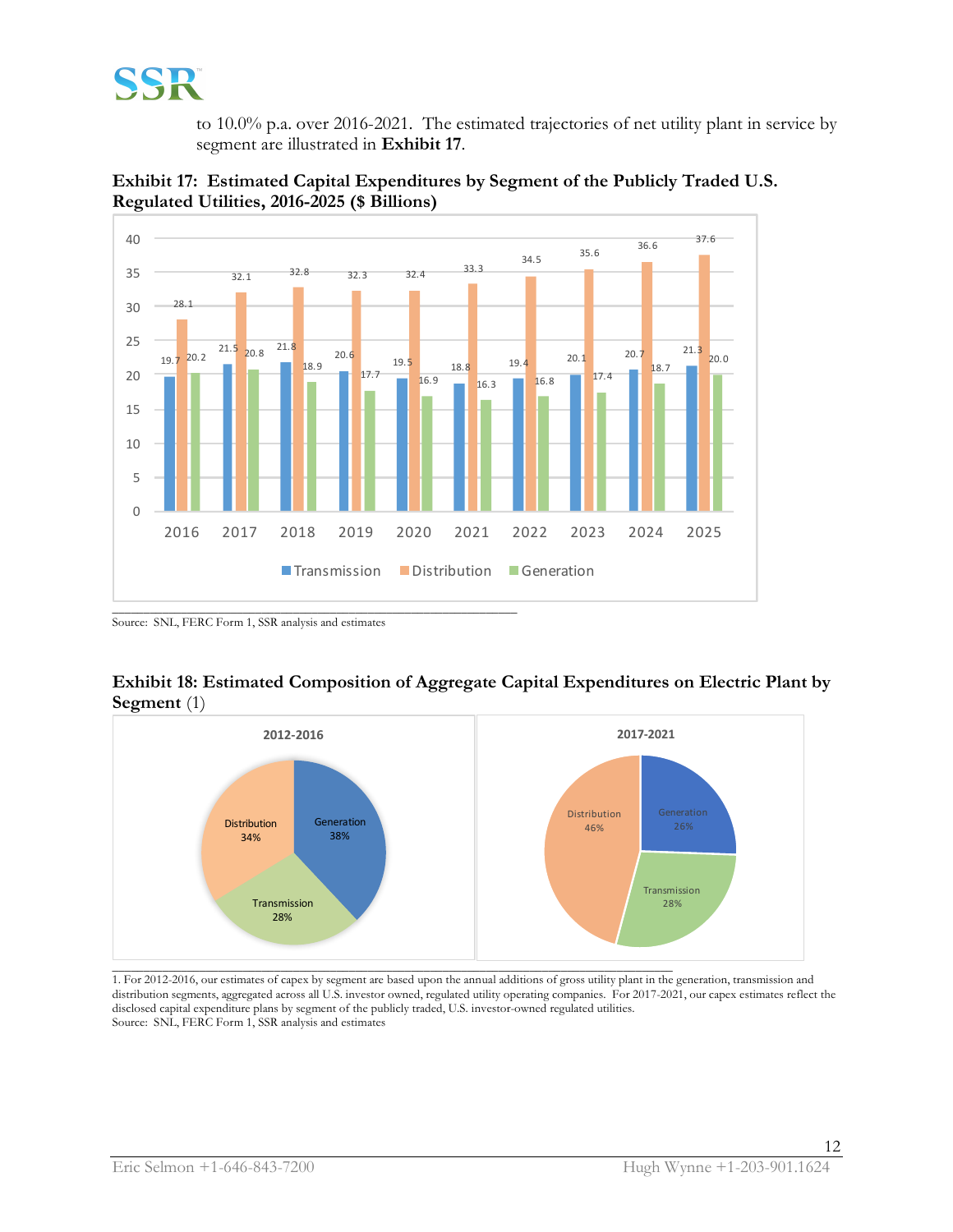**Exhibit 19: Growth in Aggregate Electric Rate Base of the U.S. Investor Owned Utilities, by Segment**





- While the utility industry is clearly transitioning to materially higher levels of distribution capex and rate base growth over the next five years, technological developments and changing regulatory priorities point to the potential for these trends to continue and possibly to gather strength over the long term.
	- Many utilities across the country are upgrading their distribution systems through the deployment of smart grid technologies, such as customer meters capable of measuring electricity consumption by the minute and wirelessly communicating this data to the utility; devices that allow major pieces of equipment, such as transformers and substations, to be continuously monitored for signs of impending failure, allowing maintenance to be conducted on an as-needed basis as opposed to on a calendar schedule; and sensors, relays and switches that allow distribution circuits to which the supply of power has been interrupted to be supplied from alternative sources.
	- The rising cost to customers of distribution system outages, as computers and portable electronic devices have become increasingly important, has caused regulators to impose higher reliability standards. Utilities have accelerated maintenance and replacement capex to reflect the mean-time-to-failure of critical components of the distribution grid. Utilities on the Atlantic and Gulf coasts are also spending significant amounts of capital on the storm hardening of their distribution grids, including the deployment of concrete power poles and the undergrounding of distribution lines.
	- Lastly, we expect distribution upgrades to continue in the years ahead as the grid integrates an increased amount of distributed generation, distributed storage and electric vehicles, whose charging will require increased transformer capacity, upgraded distribution circuits, and two-way communication capability to stagger charging loads.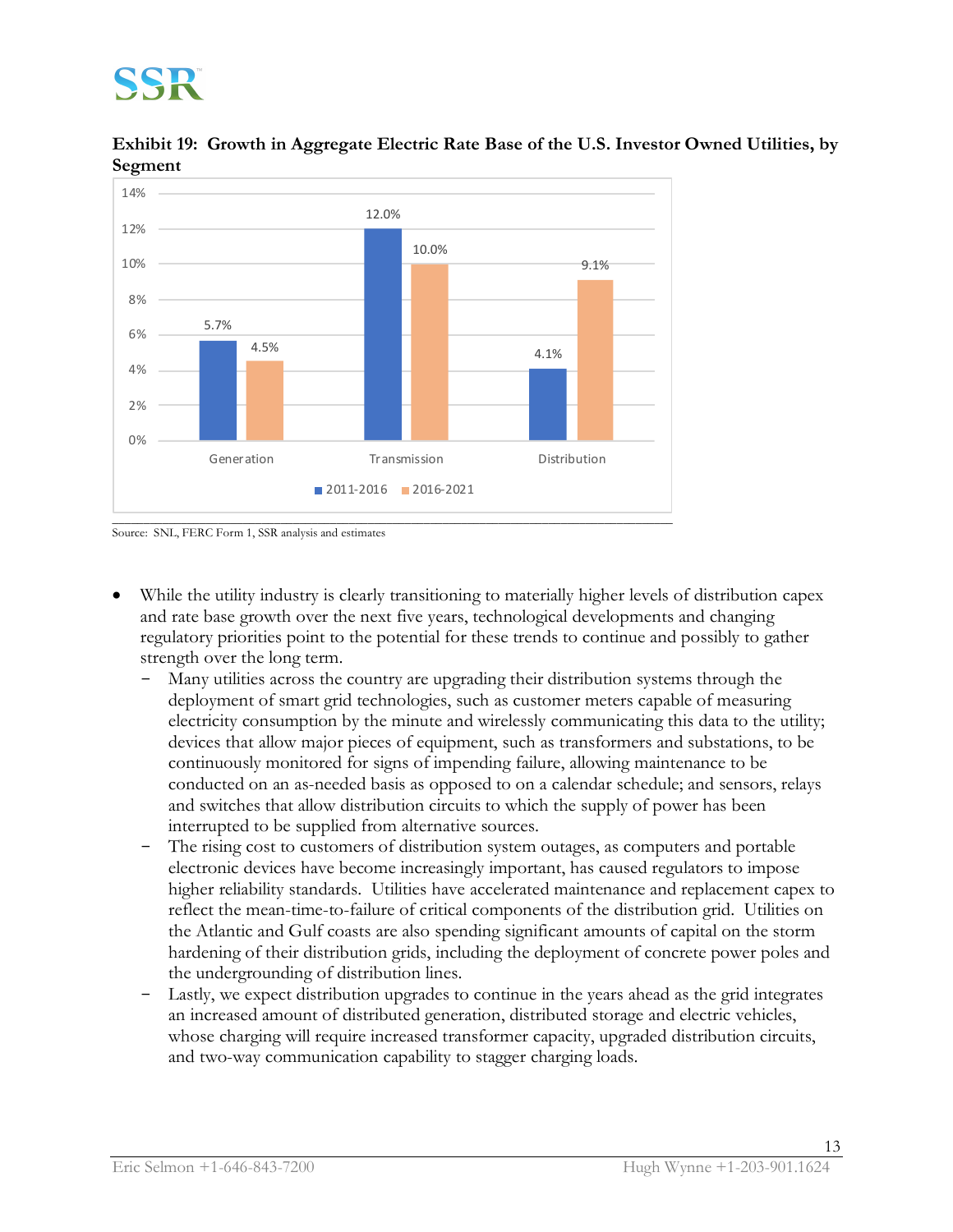

- Within the industry, therefore, the most favorable long term growth prospects may exist among the transmission and distribution utilities, and particularly those positioned to maximize capital expenditures and rate base growth in the distribution segment. In **Exhibit 20**, we rank the publicly traded electric utilities in the U.S. by the composition of their planned capital expenditures over 2016-2021.
	- Of the publicly traded utilities whose regulated subsidiaries have the highest percentage of rate base growth in the transmission and distribution segments, we rank five among our most preferred utility stocks: Edison International (EIX), Exelon (EXC), PG&E (PCG), FirstEnergy (FE) and American Electric Power (AEP). (See **Exhibit 21**).
	- Conversely, among those utilities with the lowest contributions from transmission and distribution rate base are two that rank among our least preferred utility stocks: Portland General (POR) and Southern (SO).



**Exhibit 20: Breakdown of 2016-2021 Growth in Electric Rate Base by Class of Asset**

Source: SNL, FERC Form 1, SSR analysis and estimates

| Exhibit 21: Heat Map: Preferences Among Utilities, IPP and Clean Technology |  |  |  |
|-----------------------------------------------------------------------------|--|--|--|
|                                                                             |  |  |  |

| <b>Preferences Among Utilities, IPPs and Clean Technology</b> |                    |                  |                 |  |  |
|---------------------------------------------------------------|--------------------|------------------|-----------------|--|--|
| <b>Sector</b>                                                 | <b>Weighting</b>   | <b>Favorites</b> | <b>Concerns</b> |  |  |
| <b>Regulated Electric Utilities</b>                           | Overweight         | AEP, EIX, PCG    | ALE, POR, SO    |  |  |
| <b>Hybrid Electric Utilities</b>                              | <b>Neutral</b>     | EXC, FE, NEE     |                 |  |  |
| <b>IPPs</b>                                                   | Underweight        |                  |                 |  |  |
| Renewables                                                    | <b>Underweight</b> |                  | <b>JKS</b>      |  |  |
| <b>Yieldcos</b>                                               | <b>Neutral</b>     | <b>NEP</b>       | <b>CAFD</b>     |  |  |

Source: SSR analysis